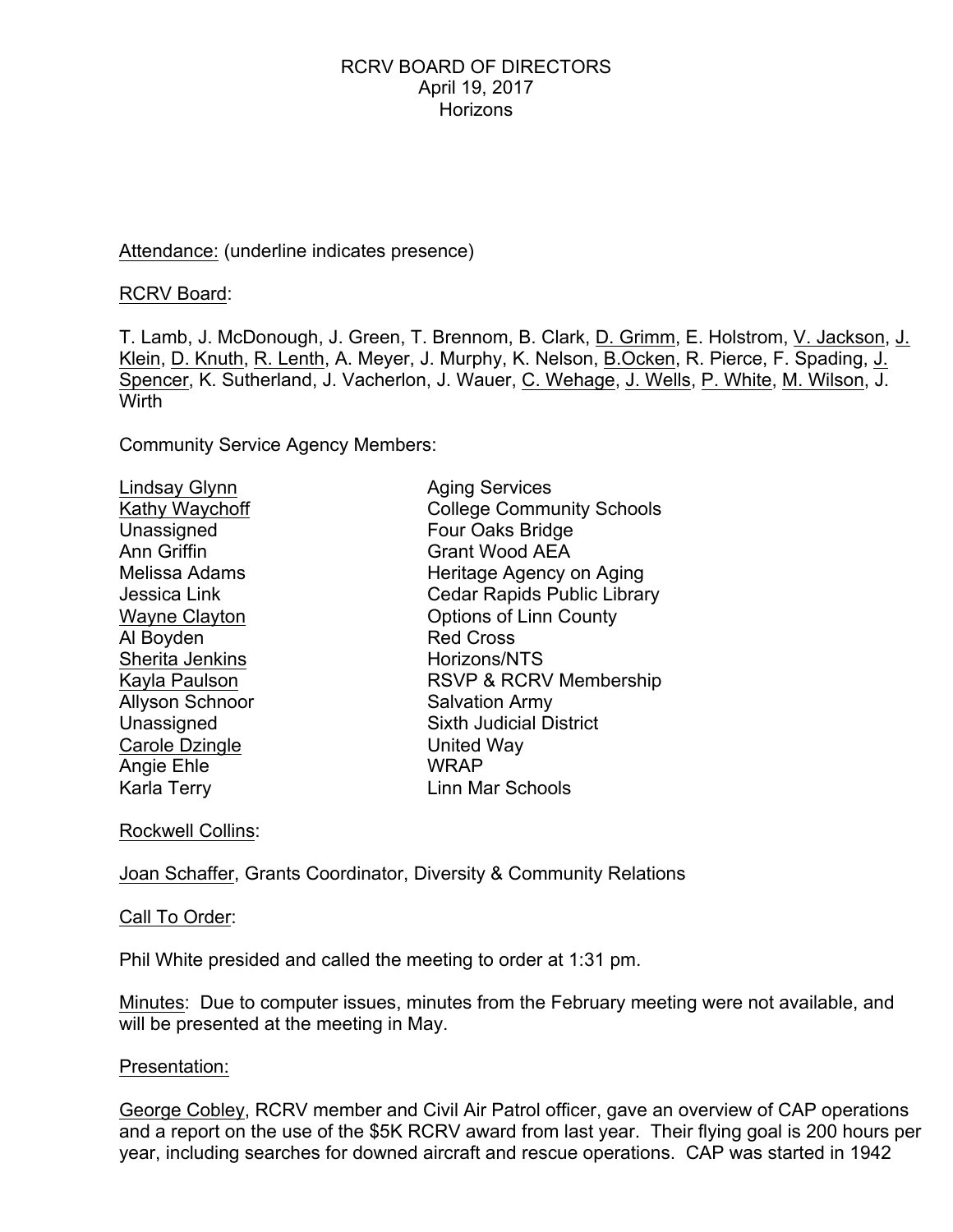with an enemy submarine patrol mission. They have an office in the Veterans Memorial building on Mays Island, and have about 40 members at present. Google Civil Air Patrol for more detail.

Old Business: - No separate liaison reports today.

Ten requests for grants have been received, some for modest amounts. Seven grant requests were approved, and one was declared ineligible.

### New Business:

Grimm moved, and Spencer seconded, a motion to name a new board member, Lindsay Glynn, to represent Aging Services. Motion passed.

Spencer moved, and Grimm seconded a motion that the vice chairman set up the grant evaluation process in the future. Motion passed.

RCRV is the recipient of a Friends of Education award as a result of a nomination by Grant Wood Area Education Agency. The presentation will take place at Bella Sala in Tiffin, May 3 at 5:30,

Partner Agency Reports:

Angie Ehle – visiting Spain with her daughter and others. WRAP going well.

Wayne Clayton – Options of Linn County

Options will celebrate the organizations success in 2016 at 6:00 Friday at the Elks Lodge.

Kathy Waychoff – College Community School District

Prairie thanks us for the grant, which is going to Special Education.

Little Libraries construction is a current project.

Math Olympics is coming up, and volunteers are needed.

Carole Dzingle – United Way

Preparing for the 55+ Volunteer Appreciation Event at Hills Bank.

Amy Geiger is replacing Hilery Livengood

Kayla Paulson – 55+ Initiative & United Way

A Grant Writing Class is being presented by ISU for a \$12 fee.

Efforts to improve the hours reporting options is ongoing.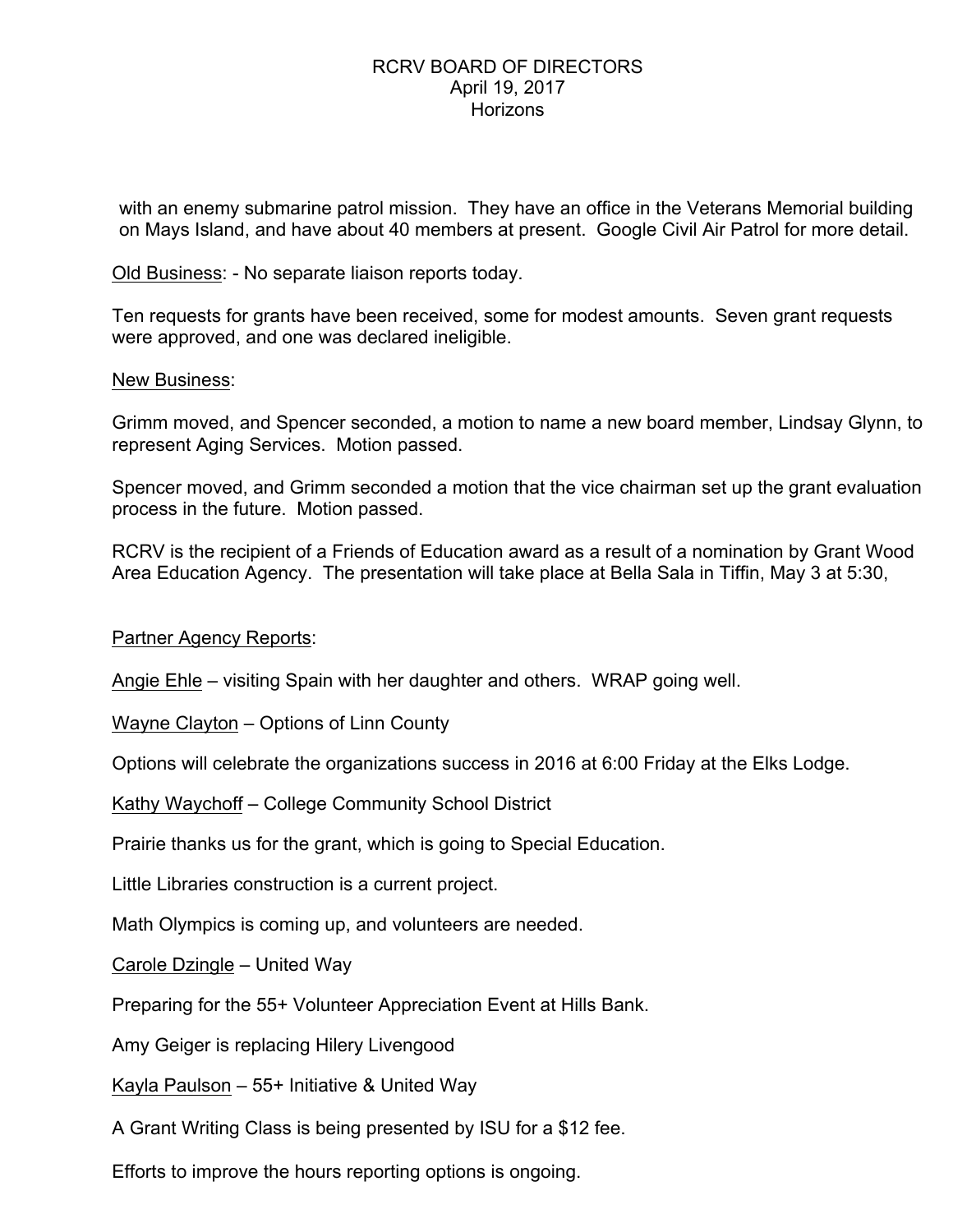Orientations are presented as needed (but not needed much).

A couple of project management courses are set for the  $26<sup>th</sup>$  of the month.

# **55+ Initiative & United Way**

SAVE THE DATE: 55+ Initiative Breakfast will be on Wednesday, May 10<sup>th</sup>!

Kayla Paulson at 319.398.5372 x 837 or KPaulson@uweci.org.

# **RCRV Membership Recruiting/Retention Report**

RCRV offers Onboarding and Orientations on an as needed basis. If you know a fellow retiree that is interested in joining, please have them contact Kayla Paulson at 319.398.5372 x 837 or KPaulson@uweci.org.

Bob Ocken has provided Excel Templates for members on the website to report hours if that is easier for volunteers. I greatly appreciate all of this support and will be proud communicate the dedication of RCRV members.

# **Stats for March 2017**

172 active volunteers 0 new volunteers 0 inactivated volunteer restarted 0 inactive volunteers terminated/inactivated 37 members have reported hours 1164.14 hours

# **Annual Comparisons**

|                                | 2017       | 2016           | 2015           | 2014           | 2013   | 2012   | 2011   | 2001           | Lifetime |
|--------------------------------|------------|----------------|----------------|----------------|--------|--------|--------|----------------|----------|
| <b>Active</b><br>Vols.         | 170        | 178            | 201            | 192            | 232    | 224    | 241    | 135            | 487      |
| Average<br>Age                 | 74         | 73             | 73             | 73             | 72     | 72     | 71     | 69             | 69       |
| New Vols.                      | $\sqrt{a}$ | 5              | 6              | 9              | 17     | 12     | 28     | 31             |          |
| Restarted<br>Vols.             | $\sqrt{a}$ | $\overline{2}$ | 5              | $\overline{2}$ | 1      | 1      | 3      | $\overline{0}$ |          |
| Inactivated<br>Vols.           | 8          | 30             | $\overline{2}$ | 51             | 10     | 30     | 17     | 8              | 315      |
| Gain<br><b>Net</b><br>of Vols. | $-8$       | $-23$          | 9              | $-40$          | 8      | $-17$  | 14     | 23             |          |
| Vols.<br><b>Reporting</b>      | 68         | 127            | 154            | 171            | 168    | 185    | 199    | 98             | 390      |
| $\%$<br>Reporting              | 40%        | 71%            | 77%            | 89%            | 72%    | 83%    | 83%    | 73%            | 80%      |
| <b>Total</b>                   | 3726       | 23,640         | 32,858         | 37,692         | 38,310 | 44,334 | 43,096 | 8,698          | 275,252  |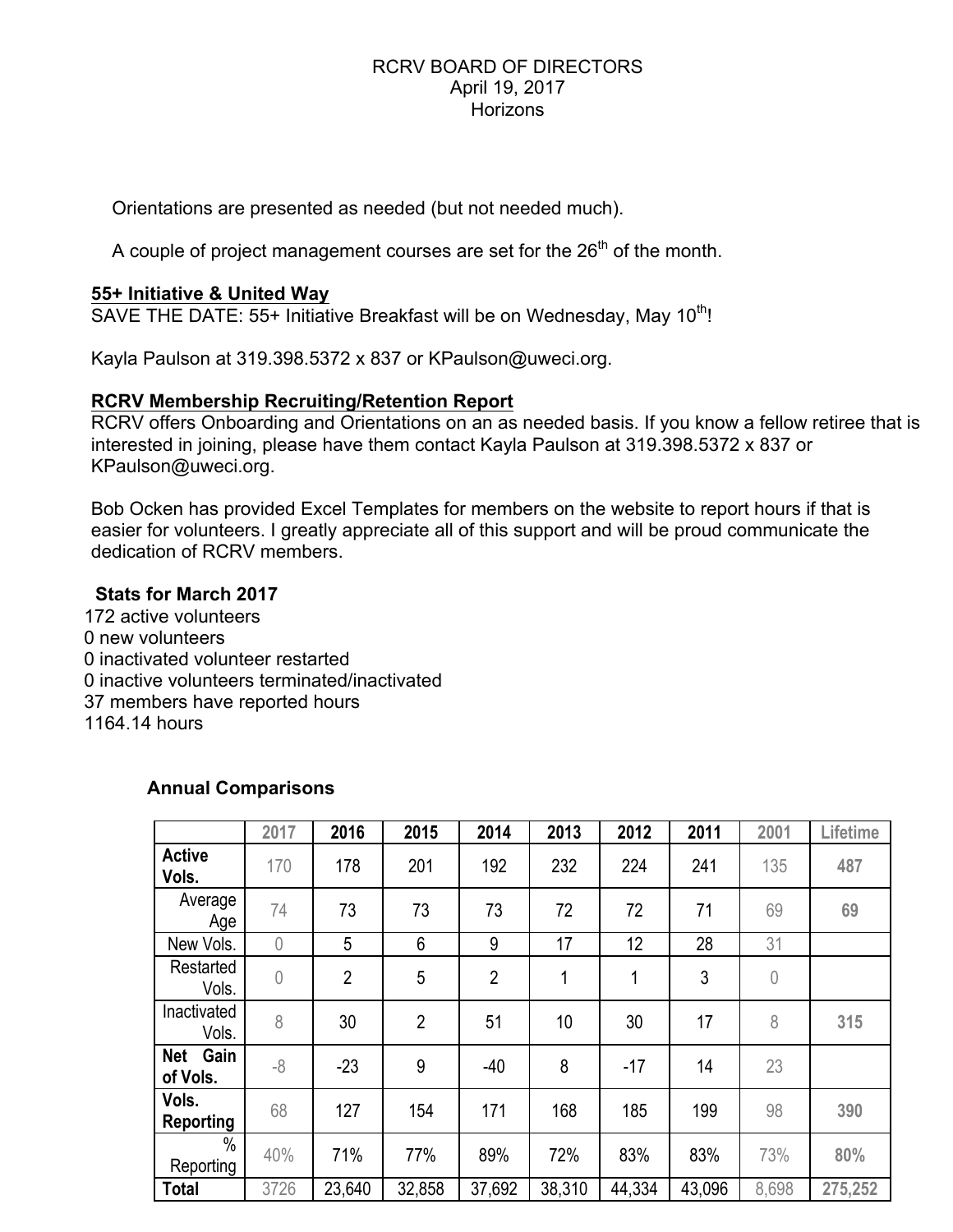| <b>Hours</b>       |          |           |           |           |           |          |         |         |                                                 |
|--------------------|----------|-----------|-----------|-----------|-----------|----------|---------|---------|-------------------------------------------------|
| Vol. Hour<br>Value | \$23.56  | \$23.56   | \$23.56   | \$23.07   | \$22.55   | $$22.14$ | \$21.79 | \$16.27 | \$20.25                                         |
|                    | \$87,831 | \$556,958 | \$774,134 | \$869,554 | \$863,891 |          |         |         | \$981,555   \$939,062   \$141,508   \$5,573,853 |

Notes: Lifetime uses 2008 Value of a Volunteer Hour as the mid-point. 2016 and 2017 is currently using the 2015 value since 2016's has not been released.

### Lyndsay Glynn – Aging Services

The CDBG that pays for major home repairs is now broke. It will be renewed next year. There's a Home Safety Advisory Board at the CR Fire Department. The Volunteer breakfast is next Friday. Gardening is starting at Roosevelt Middle.

### Sherita Jenkins – Horizons

A volunteer event is on for April 29, 9:00 – 12:00, for which sponsors are needed; growing vegetables and fruits.

### Joan Schaffer – Rockwell Collins

Rockwell Collins, Inc. has completed its acquisition of B/E Aerospace increasing our employee numbers by 10,000 to a near total of 30,000.

Amy Clefisch has replaced Jenny Becker as the manager for Community Relations and Diversity

We are announcing the 46 Green Communities Grants we awarded at the end of this week to coincide with Earth Day

Rockwell Collins staff and volunteers are participating in the 2017 FIRST Championships in Houston this weekend and St.Louis next weekend.

Over a 150 Rockwell employees are volunteering at 18 projects for Day of Caring on May 11th

Committee Reports:

Kayla Paulson – Membership

### **RCRV Membership Recruiting/Retention Report**

RCRV offers Onboarding and Orientations on an as needed basis. If you know a fellow retiree that is interested in joining, please have them contact Kayla Paulson at 319.398.5372 x 837 or KPaulson@uweci.org.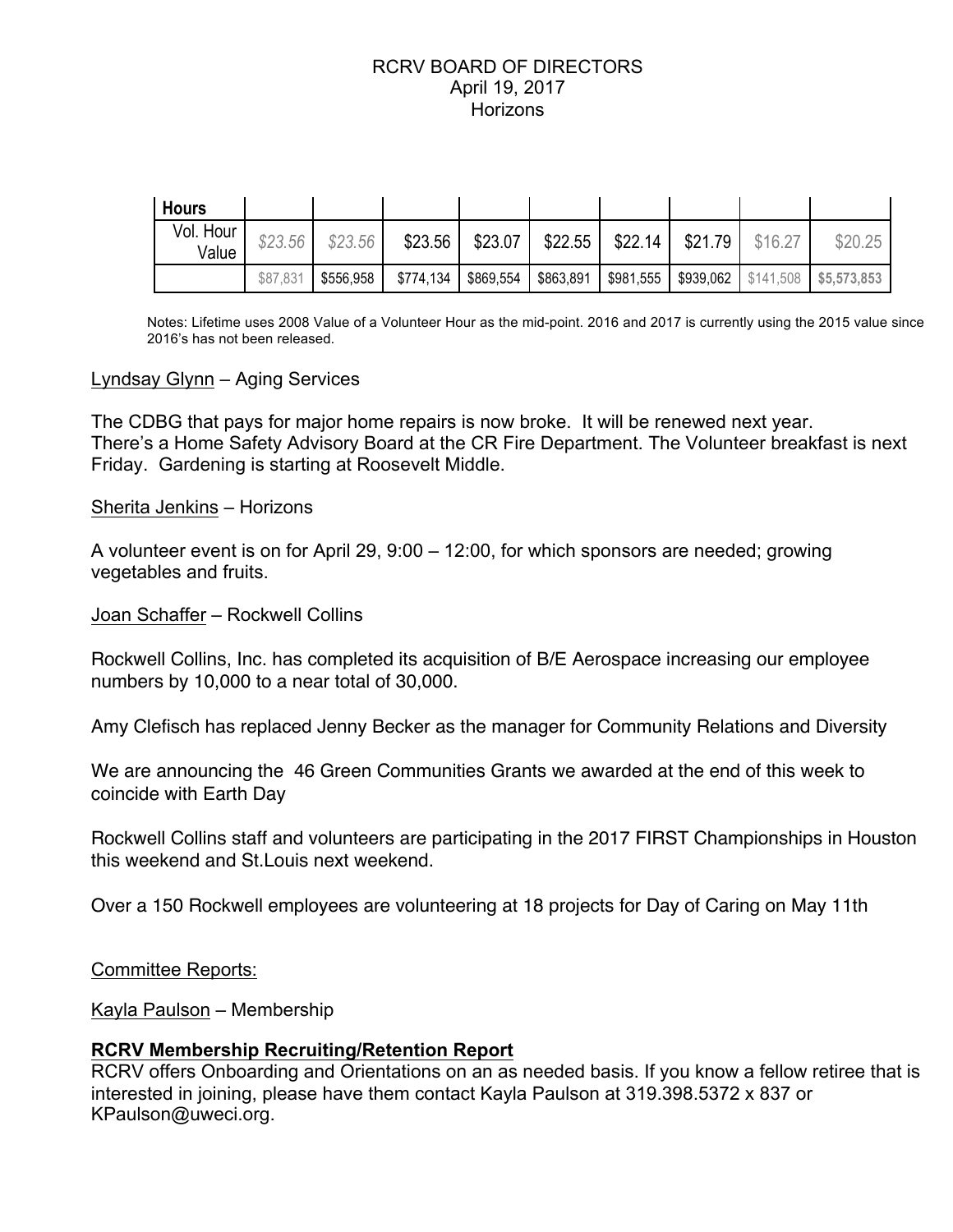Bob Ocken has provided Excel Templates for members on the website to report hours if that is easier for volunteers. I greatly appreciate all of this support and will be proud communicate the dedication of RCRV members.

# **Stats for March 2017**

172 active volunteers 0 new volunteers 0 inactivated volunteer restarted 0 inactive volunteers terminated/inactivated 37 members have reported hours 1164.14 hours

|                                | 2017           | 2016           | 2015           | 2014           | 2013      | 2012      | 2011      | 2001           | Lifetime    |
|--------------------------------|----------------|----------------|----------------|----------------|-----------|-----------|-----------|----------------|-------------|
| <b>Active</b><br>Vols.         | 170            | 178            | 201            | 192            | 232       | 224       | 241       | 135            | 487         |
| Average<br>Age                 | 74             | 73             | 73             | 73             | 72        | 72        | 71        | 69             | 69          |
| New Vols.                      | $\overline{0}$ | 5              | 6              | 9              | 17        | 12        | 28        | 31             |             |
| Restarted<br>Vols.             | $\overline{0}$ | $\overline{2}$ | 5              | $\overline{2}$ | 1         | 1         | 3         | $\overline{0}$ |             |
| Inactivated<br>Vols.           | 8              | 30             | $\overline{2}$ | 51             | 10        | 30        | 17        | 8              | 315         |
| Gain<br><b>Net</b><br>of Vols. | $-8$           | $-23$          | 9              | $-40$          | 8         | $-17$     | 14        | 23             |             |
| Vols.<br><b>Reporting</b>      | 68             | 127            | 154            | 171            | 168       | 185       | 199       | 98             | 390         |
| $\frac{0}{0}$<br>Reporting     | 40%            | 71%            | 77%            | 89%            | 72%       | 83%       | 83%       | 73%            | 80%         |
| <b>Total</b><br><b>Hours</b>   | 3726           | 23,640         | 32,858         | 37,692         | 38,310    | 44,334    | 43,096    | 8,698          | 275,252     |
| Vol. Hour<br>Value             | \$23.56        | \$23.56        | \$23.56        | \$23.07        | \$22.55   | \$22.14   | \$21.79   | \$16.27        | \$20.25     |
|                                | \$87,831       | \$556,958      | \$774,134      | \$869,554      | \$863,891 | \$981,555 | \$939,062 | \$141,508      | \$5,573,853 |

# **Annual Comparisons**

Notes: Lifetime uses 2008 Value of a Volunteer Hour as the mid-point. 2016 and 2017 is currently using the 2015 value since 2016's has not been released.

# Community Projects – Report by Terry Lamb, acting chair

Meetings continue on Thursdays at 10:00, Kirkwood Linn County Regional Center, 1770 Boyson Road, Hiawatha. Usually, about 12 RCRV members attend.